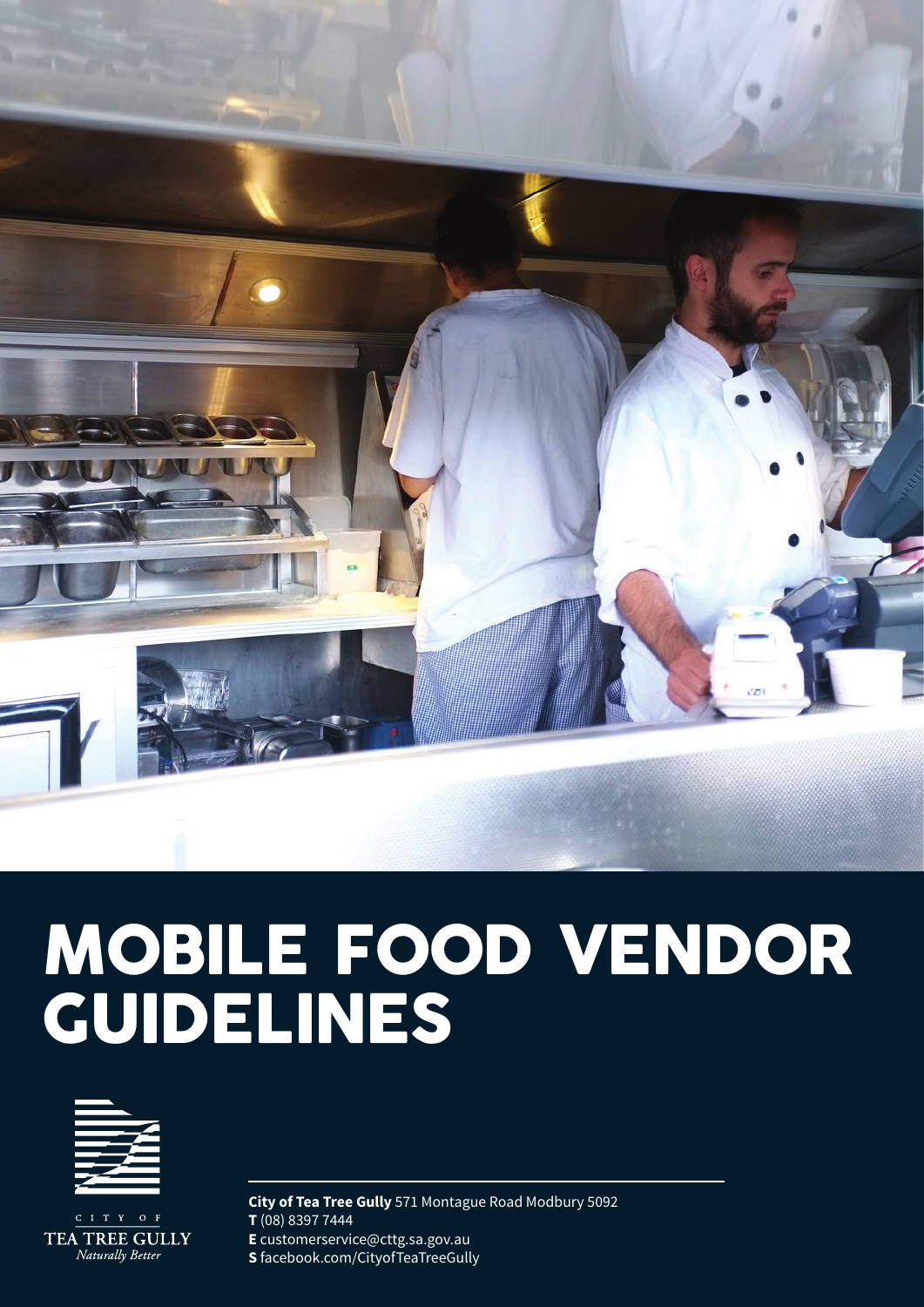## **1. Introduction**

A mobile food vending business requires a permit under section 222 of the *Local Government Act 1999* to operate a business on a public road in the Council area.

A condition of a permit authorising a mobile food vending business to operate on a public road in the Council area is that the permit holder complies with location rules adopted by the Council under section 225A of the Local Government Act.

The Council has adopted the location rules set out in this document.

# **2. Mobile food vending business determined sites**

A mobile food vending business holding a permit issued by the Council may operate anywhere in the Council area, subject to complying with these location rules and any other requirements of the permit.

# **2.1. Operate a reasonable distance from a fixed food business**

## **Location rule**

A mobile food vending business must select a site for operation which allows for a reasonable distance between the mobile food vending business and fixed food businesses during the operating hours of the fixed food businesses.

## **Explanation**

A 'fixed food business' is '*a business the primary purpose of which is the retail sale of food or beverages that is carried on at fixed premises*'. Fixed food businesses include cafes, restaurants, delicatessens, takeaway food businesses, bakeries, greengrocers, health food shops, butchers, supermarkets and, in some cases, service stations.

A 'reasonable distance' will depend on the circumstances and may vary from location to location.

A mobile food business must consider the location, number and operating hours of fixed food businesses in the Council area when determining if the location in which the mobile food vending business wants to trade is a reasonable distance from fixed food businesses. Determining a reasonable distance from fixed food businesses requires a balancing of these factors.

A mobile food vending business should have an objective basis for determining that in the circumstances of the location, and considering the location, number and operating hours of fixed food businesses in the Council area, the distance between the fixed food business and the mobile food vending business will be reasonable. Be aware that you may be required to provide an explanation of your reasoning to the Council or the Small Business Commissioner (see [3](#page-4-0) below).

## **Examples**

Where there is a large number of fixed food businesses in a small geographic area then the reasonable distance from these fixed food businesses may be less than in other circumstances on the basis that there is already active competition between multiple food businesses in the location.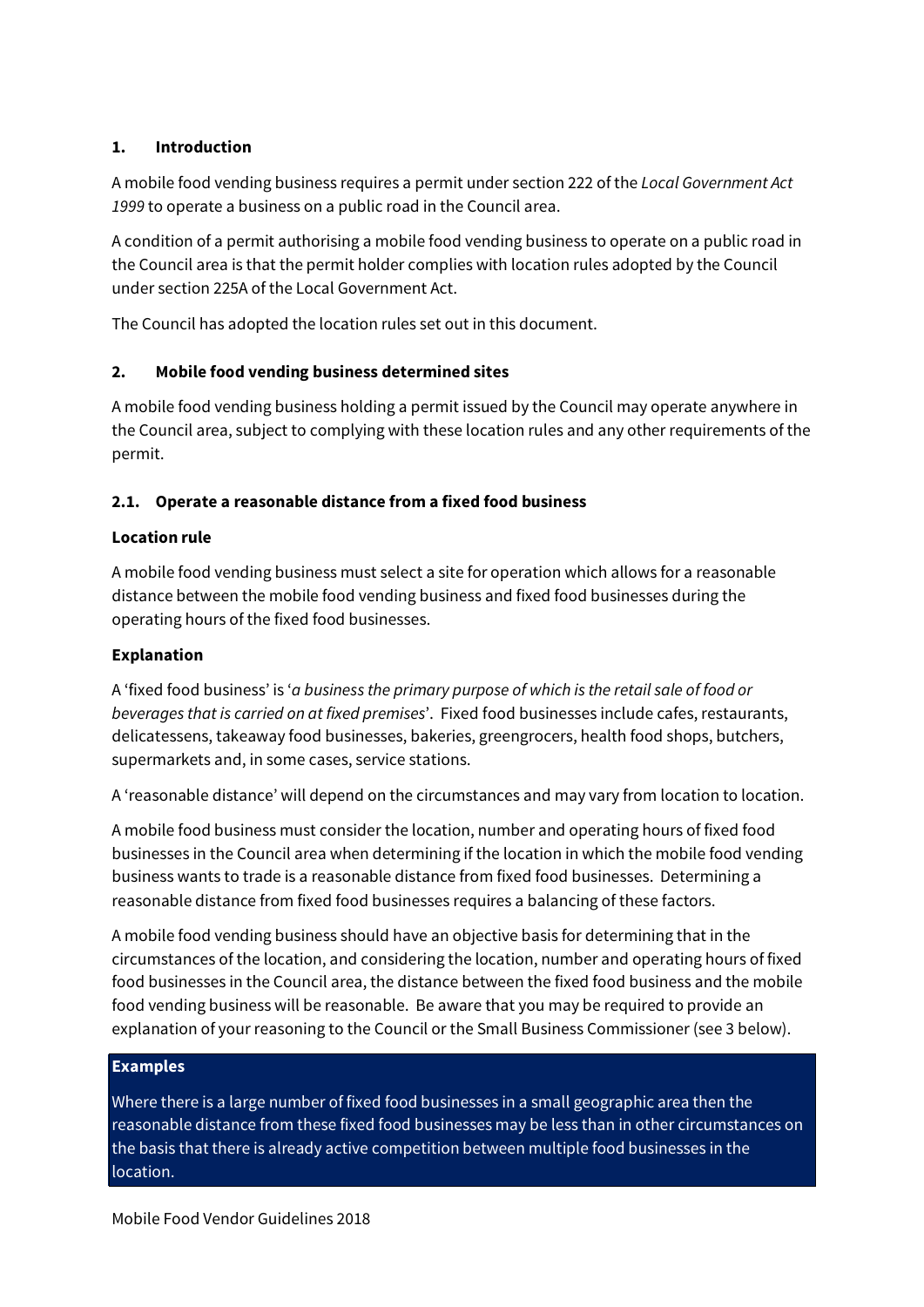Where a mobile food vending business wants to trade outside of the central operating hours of a fixed food business then the reasonable distance may be less (eg a mobile food vending business trading from late afternoon in the vicinity of a bakery).

## **2.2. Take into account the effect of the operation of the mobile food vending business**

### **Location rule**

A mobile food vending business must select a site for operation which takes into account the effect of the operation of the mobile food vending business on:

- (a) vehicles and pedestrian traffic, footpaths, driveways, access points to buildings and parking areas for people with disabilities;
- (b) the requirements relating to, and availability of, parking spaces; and
- (c) Residents and businesses.

#### **Explanation**

A mobile food vending business must operate from a site where it will not cause an obstruction to persons using the public road or interfere with residents living, or businesses operating, in the vicinity of the site.

A site cannot be selected which would breach parking requirements applying to the site. This includes locating the mobile food vending business within spaces reserved for people with disabilities.

#### **Examples**

A site should not be selected:

- if the mobile food vending business would take up all, or a significant amount of, the parking available to other businesses
- where footpaths are narrow so that the mobile food vending business and its customers may cause an obstruction to other persons using the footpaths
- if the mobile food vending business would obscure a pedestrian or driver's view of a road in an unsafe manner.

#### **2.3. No undue interference with vehicles or road related infrastructure**

#### **Location rule**

A mobile food vending business must select a site for operation where the mobile food vending business will not unduly interfere with:

- (a) vehicles driven on roads;
- (b) vehicles parking or standing on roads;
- (c) a parking area for people with disabilities (within the meaning of rule 203(2) of the *Australian Road Rules*);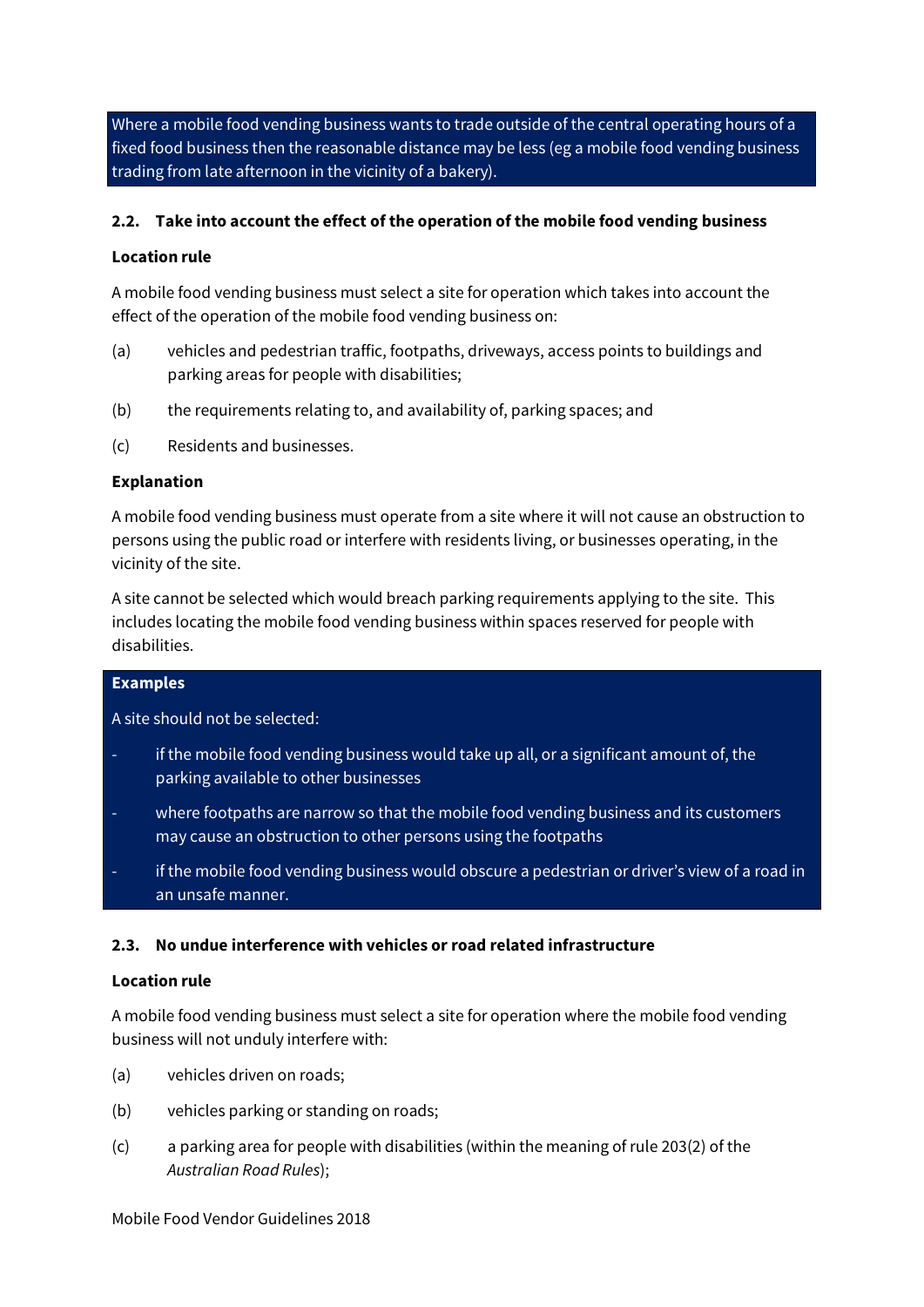- (d) public transport and cycling infrastructure (including bus zones, taxi zones and bike lanes);
- (e) other road related infrastructure; or
- (f) Infrastructure designed to give access to roads, footpaths and buildings.

#### **Explanation**

A mobile food vending business must operate from a site which will not impinge on the use of roads by vehicles or interfere unduly with road related infrastructure.

## **Examples**

A site should not be selected if the mobile food vending business would interfere with access by a disabled person to a parking area for persons with disabilities.

Lengths of road with high public transport usage would not be suitable if the mobile food vending business was located so as to impede vehicle operations or passenger access (eg a bus interchange located on a road).

A site which restricts or interferes with access to facilities for parking bicycles would also not be suitable.

#### **2.4. Compliance with legislative requirements**

#### **Location rule**

A mobile food vending business must select a site for operation which does not breach any relevant requirements under:

- (a) the *Food Act 2001*;
- (b) the *South Australian Public Health Act 2011*;
- (c) the *Environment Protection Act 1993*;
- (d) the *Local Nuisance and Litter Control Act 2016*;
- (e) the *Motor Vehicle Act 1959* and the *Road Traffic Act 1961*;
- (f) legislation relating to electrical or gas installations or appliances; and
- (g) relevant legislation relating to health, safety or the environment.

#### **Explanation**

There are many legislative requirements which apply to the provision of food, the operation of a business and the use of a motor vehicle. A site must be selected by a mobile food vending business which does not breach any of these legislative requirements.

## **Examples**

A mobile food vending business must comply with the *Work Health and Safety Act 2012* (WHS Act). Consideration should be given to the 'primary duty of care' under the WHS Act which is, so far as reasonably practicable, to ensure to health and safety of workers when selecting a site.

A mobile food vending business must not commit a 'local nuisance' under the Local Nuisance and Litter Control Act. A local nuisance includes any adverse effect on the amenity value of an area